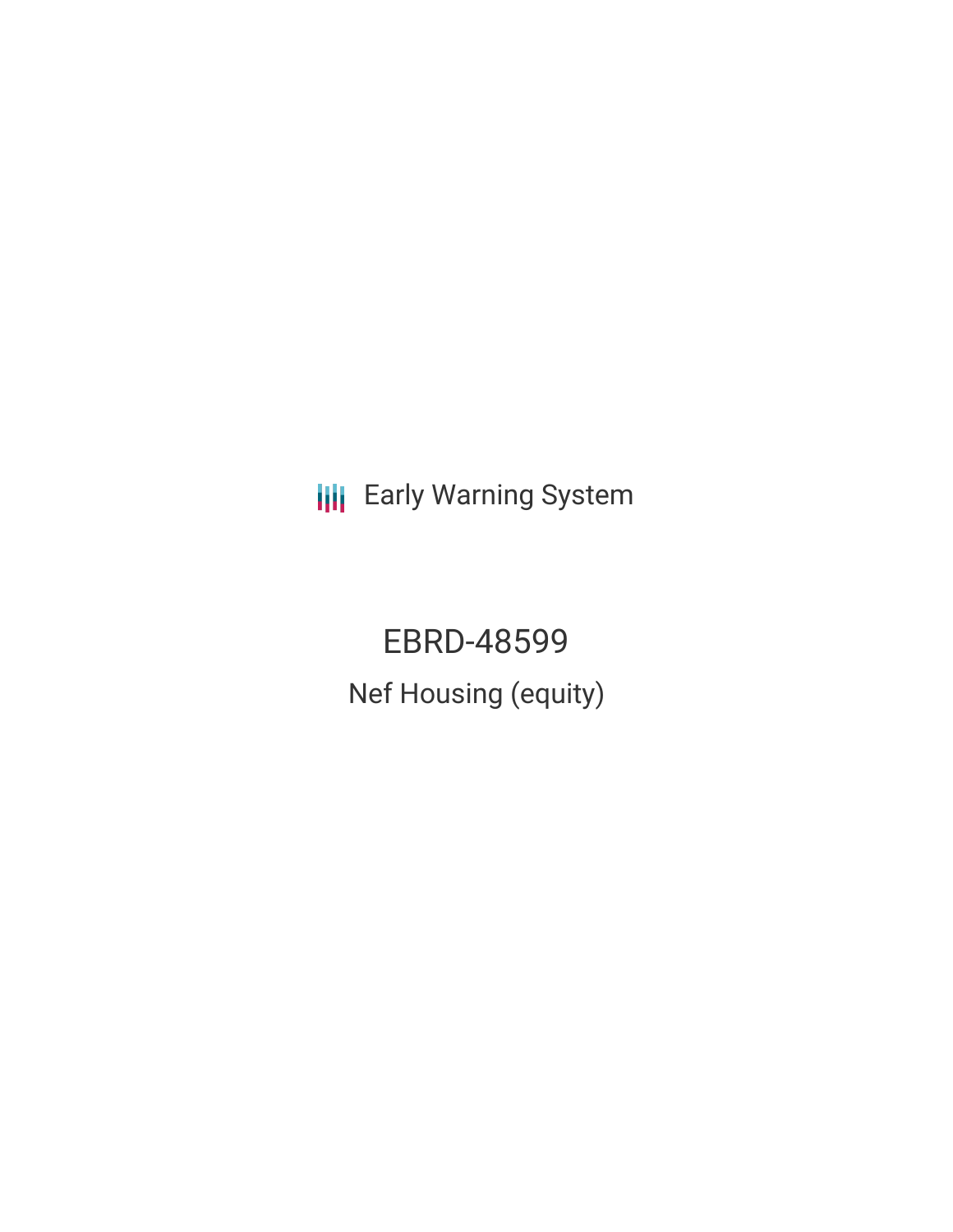

# **Quick Facts**

| <b>Countries</b>               | Turkey                                                            |
|--------------------------------|-------------------------------------------------------------------|
| <b>Financial Institutions</b>  | European Bank for Reconstruction and Development (EBRD)           |
| <b>Status</b>                  | Approved                                                          |
| <b>Bank Risk Rating</b>        | B                                                                 |
| <b>Voting Date</b>             | 2016-12-14                                                        |
| <b>Borrower</b>                | Timur Gayrimenkul Gelistirme Yapi ve Yatirim Anonim Sirketi (Nef) |
| <b>Sectors</b>                 | Construction, Infrastructure                                      |
| <b>Investment Type(s)</b>      | Equity                                                            |
| <b>Investment Amount (USD)</b> | \$60.00 million                                                   |
| <b>Project Cost (USD)</b>      | \$120.00 million                                                  |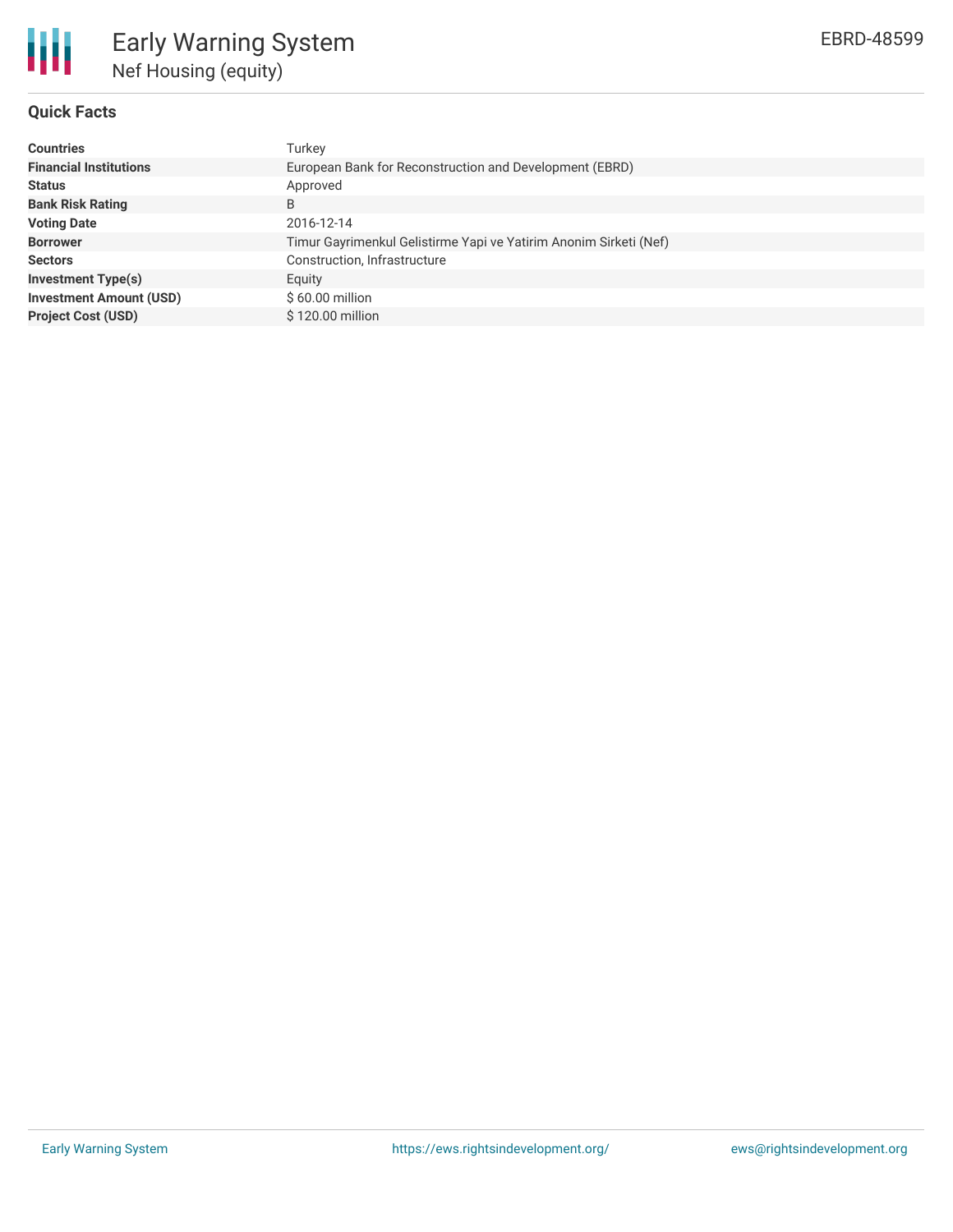

## **Project Description**

This project finances a joint venture with developer Timur Gayrimenkul Gelistirme Yapi Ve Yatirim A.S. (Nef) to invest in modern, sustainable and earthquake-proof developments and redevelopments of residential and student housing projects, with a focus on urban regeneration.

The majority of the joint-venture's capital will be allocated to these redevelopment and regeneration projects.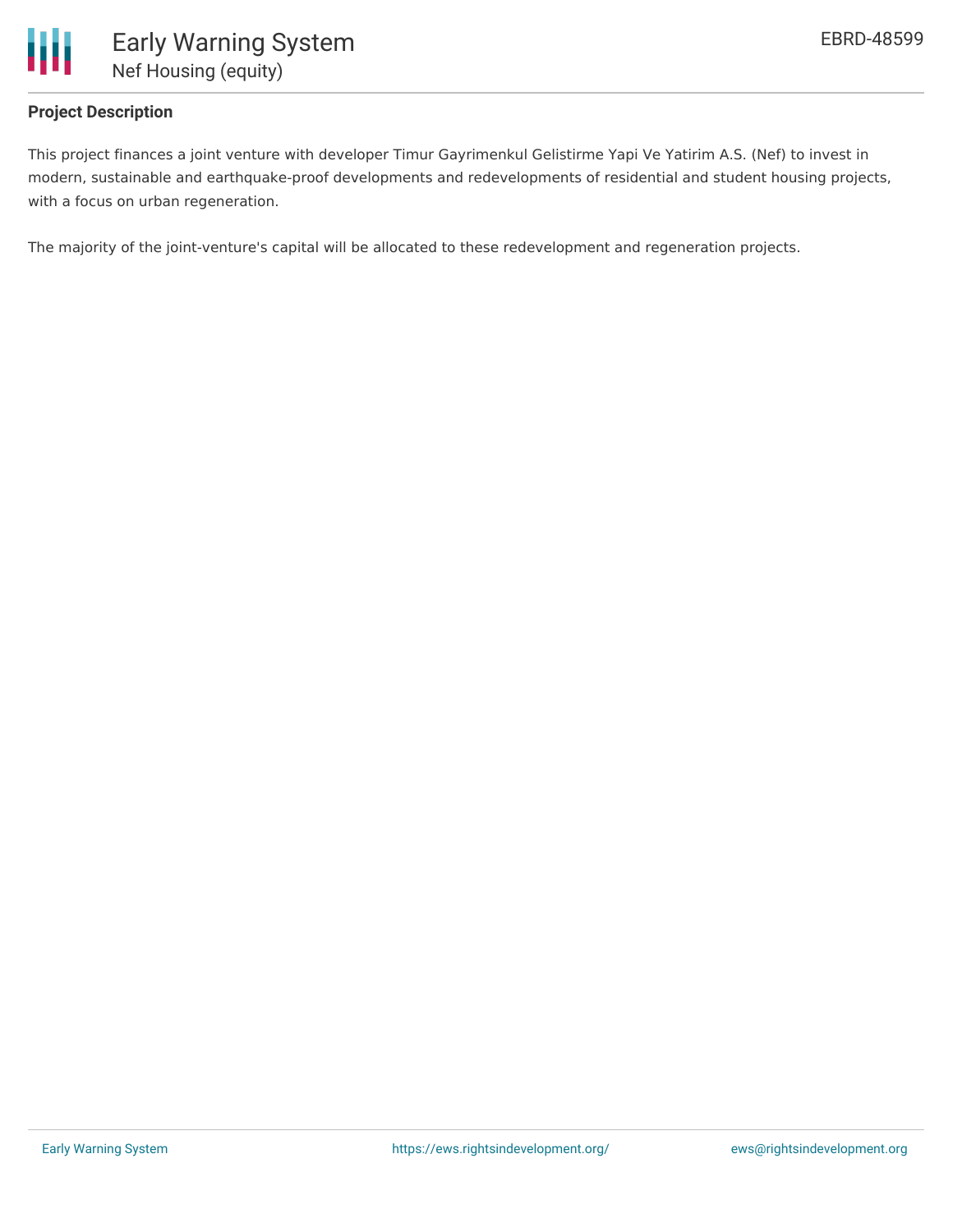

#### **Investment Description**

European Bank for Reconstruction and Development (EBRD)

The EBRD's investment is a blend of debt and equity. Green investment is the focus of this joint venture.

Nef is a residential developer in Turkey established in 2007 by Mr. Erden Timur. Nef's hallmark is its unique Fold home concept, which represents a block of flats with common shared amenities (up to 24 different rooms including guest rooms, cinema, fitness centre, play station, karaoke, meeting rooms, kitchen / dining rooms, etc.)

The joint venture will be managed by Intus Capital, a subsidiary of Nef.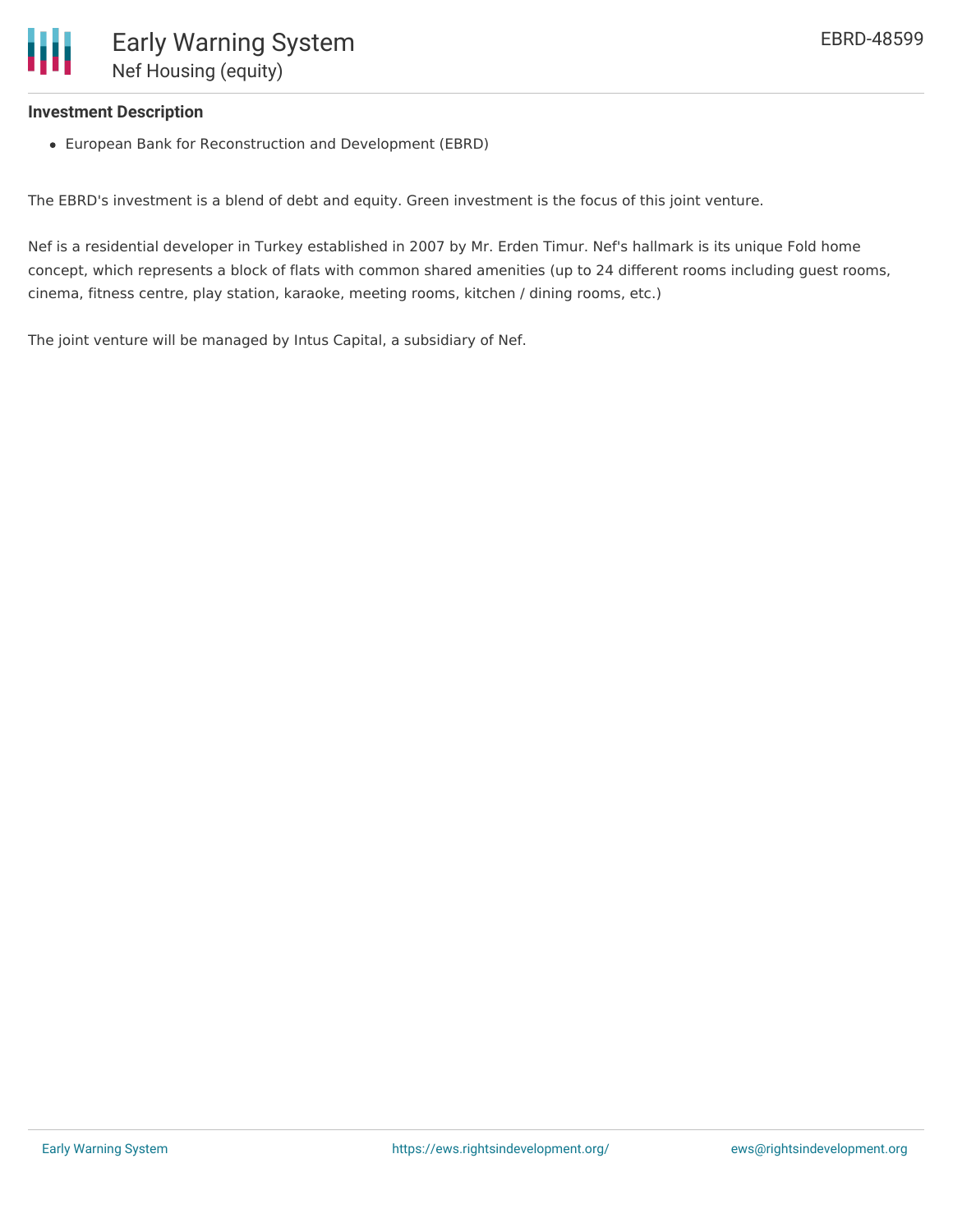### **Contact Information**

### ACCOUNTABILITY MECHANISM OF EBRD

The Project Complaint Mechanism (PCM) is the independent complaint mechanism and fact-finding body for people who have been or are likely to be adversely affected by an European Bank for Reconstruction and Development (EBRD)-financed project. If you submit a complaint to the PCM, it may assess compliance with EBRD's own policies and procedures to prevent harm to the environment or communities or it may assist you in resolving the problem that led to the complaint through a dialogue with those implementing the project. Additionally, the PCM has the authority to recommend a project be suspended in the event that harm is imminent. You can contact the PCM at pcm@ebrd.com or you can submit a complaint online using an online form, http://www.ebrd.com/eform/pcm/complaint form?language=en. You can learn more about the PCM and how to file a complaint at http://www.ebrd.com/work-with-us/project-finance/project-complaint-mechanism.html.